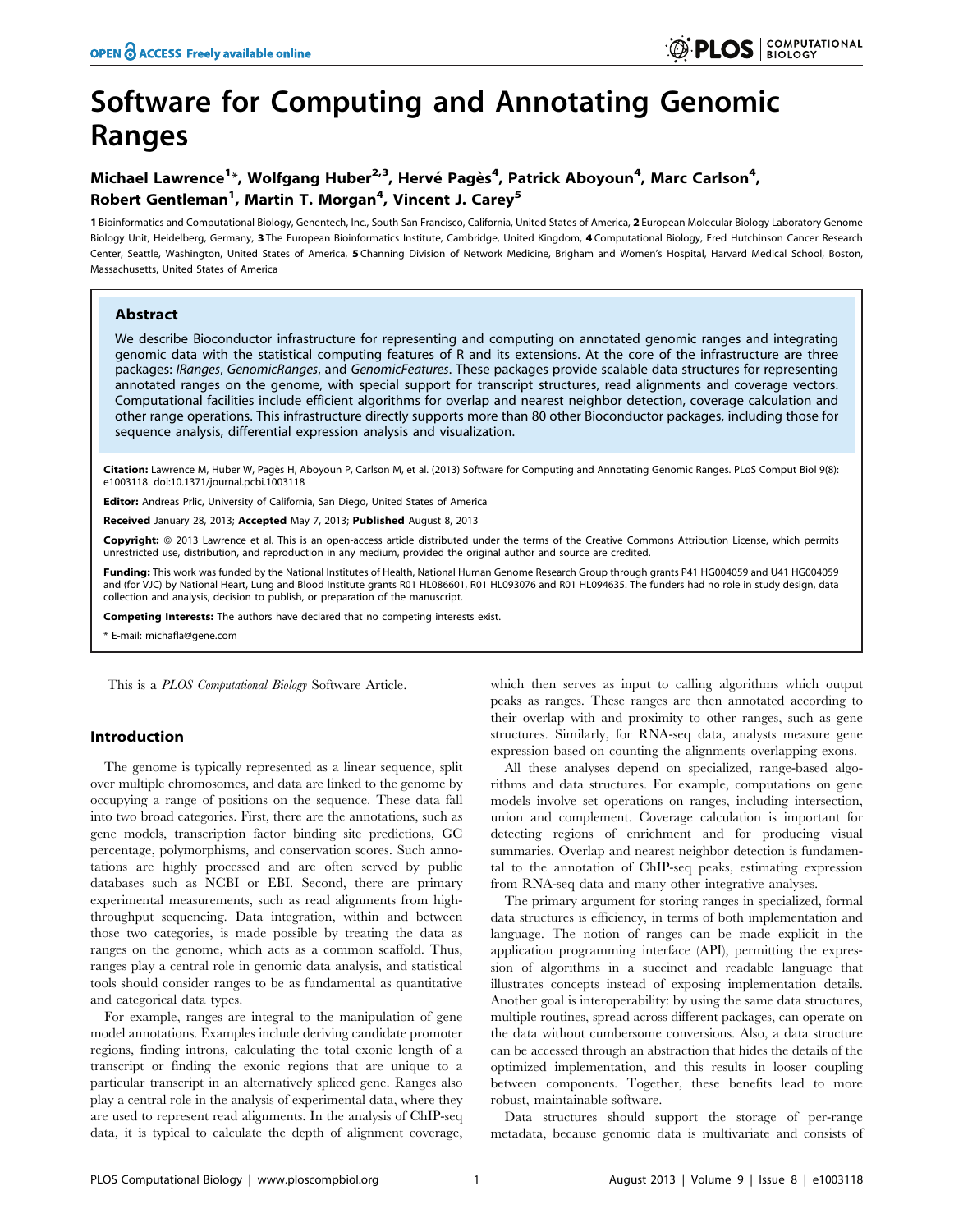much more than the ranges alone. This enables the storage of gene identifiers and other symbols with the gene ranges, and the peak heights or confidence scores with the peak ranges. Some metadata merit special treatment, such as the chromosome name and the strand. Also necessary is a data structure for storing summaries and processing results for a common set of ranges across multiple samples. Such a structure would hold, for example, the RNA-seq per-exon counts or a set of variant calls. Finally, there should be support for storing hierarchies of ranges, at least for one level of nesting, to represent, for example, the nesting of exons into transcripts. Whether it is appropriate to treat the exons as individual ranges or the transcript as a compound range depends on the use case; both should be supported.

These data structures are represented as classes, through which we communicate the formal definition of each data structure to the programming language. One benefit is that we can defer the regulation of data access and the tracking of data integrity to the language. In the case of functional object-oriented languages, there is another benefit: we can implement behaviors as methods on generic functions. A generic function is one that dispatches to a particular implementation, termed a method, based on the classes of passed arguments. This means that the same API will exhibit specialized behavior depending on the input. For example calling start on a range data structure would return the starting positions for the ranges, while calling the same function on a base R time-series object would behave differently.

This paper describes the infrastructure in Bioconductor [1] for the integrative statistical analysis of range-based genomic data. Main features include scalable data structures for annotated genomic ranges and genome-length vectors, and efficient algorithms for overlap detection and other range operations. The packages that form the core of the infrastructure include IRanges, GenomicRanges and GenomicFeatures. Source code for the packages is included in the supplement, under Software S1, S2, and S3, respectively. The IRanges package provides the fundamental range data structures and operations, while *GenomicRanges* builds upon it to add biological semantics to the metadata, including explicit treatment of sequence name and strand. Finally, GenomicFeatures enables access to and manipulation of gene models and other

annotations. Together, these packages support more than 80 other packages in Bioconductor.

Other software tools provide facilities for working with genomic ranges, e.g., bedtools [2] and cisGenome [3]. Those provide UNIX command-line interfaces and rely on common file formats (which are often incompletely specified) to interoperate with other tools, leading to workflows embodied as: collections of heterogeneous scripts, system dependencies and data files. Such workflows can be difficult to maintain and challenging to reproduce. In contrast, the Bioconductor infrastructure is tightly integrated with other R packages through in-memory data structures, while still supporting interaction with external tools. The Bioconductor package genomeIntervals provides data structures for representing genomic ranges and utilities, such as overlap detection, that have much in common with the tools described here, but our tools are more extensive and have been more widely adopted.

## Design and Implementation

#### Working with Simple Ranges

We use the term ''range'' to denote an ordered set of consecutive integers. A range is represented by a pair of integers s, e satisfying  $s \leq e$ . In Figure 1, s and e correspond to the start and end columns, respectively. The ''width'' of a range is given by  $e-s+1$ , so a range for a single integer (modeling, for example, a single nucleotide position) has  $s=e$ .

The IRanges package, which is designed to be general and thus avoids biology-specific considerations, introduces the IRanges class to represent a vector of ranges. The GenomicRanges package builds on IRanges to include biologically relevant features such as strand and sequence (e.g., chromosome) name.

In Figure 1, we show a table of the exons of the human gene KRAS. The  $tx_id$  column indicates the transcripts to which each exon belongs. A single IRanges object can store those exon ranges, and this model is appropriate for per-exon analyses.

The IRanges class supports the basic R vector API, including the length accessor, extraction and subsetting functions like  $[[ \text{ and } ],$ concatenation with c, etc. This will hold true for all vector-like objects in the range infrastructure.



Figure 1. Tabular (top) and visual (bottom) representation of the exons for the human KRAS gene, derived from the UCSC known gene annotation. In the table, the columns seqnames, start and end locate the exons in the genome. The strand column indicates the direction of transcription. The exons are grouped into transcripts by  $tx_id$ , and the exon IDs are given by exon\_id. Virtually all genomic data sets fit this pattern: genomic location, followed by a series of columns, often including strand and/or score, that annotate that location. In the plot, the rectangles represent exonic regions, and the arrows represent the introns, as well as the strand. doi:10.1371/journal.pcbi.1003118.g001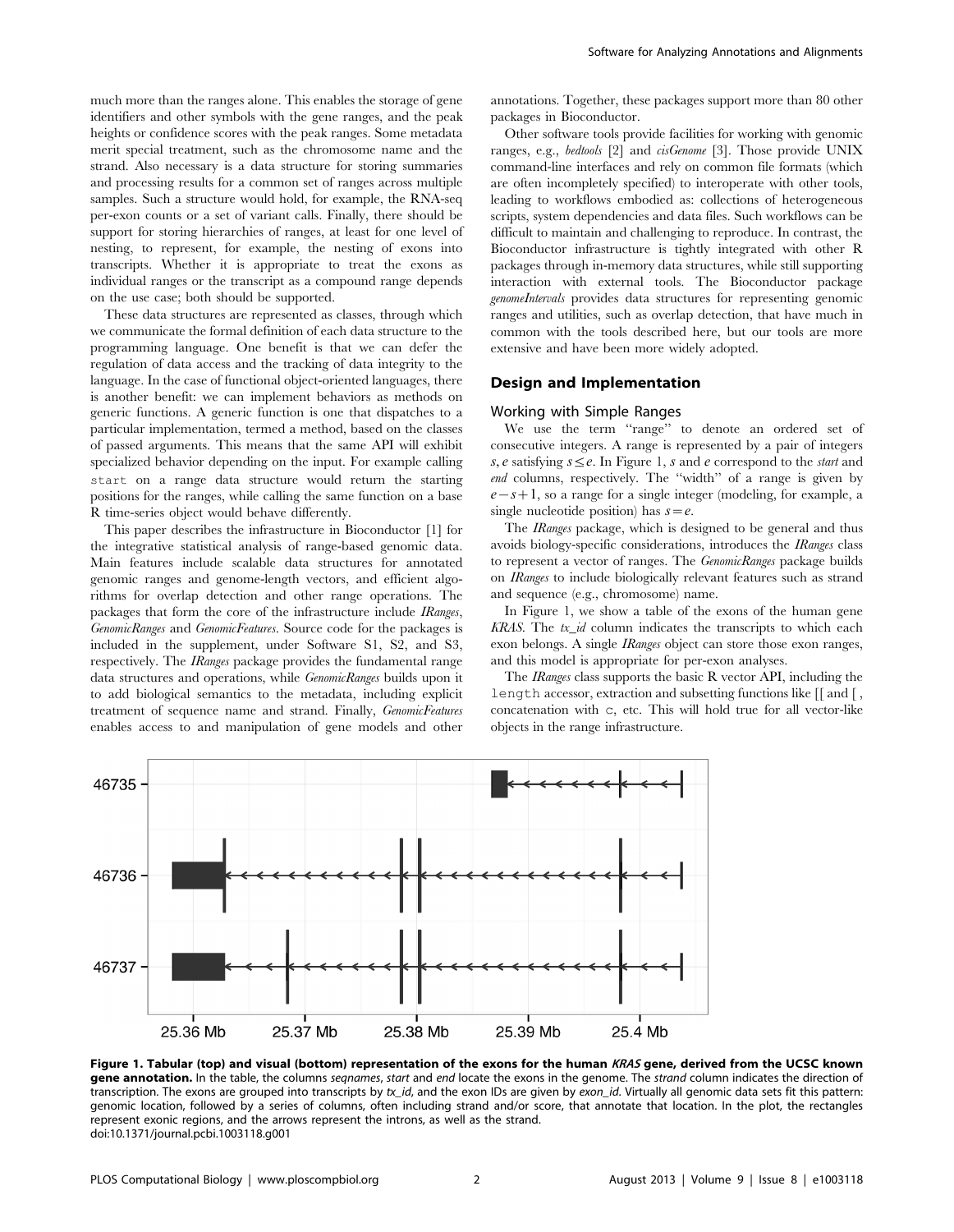The available range operations are listed in Table 1. The IRanges object supports direct manipulation of the start, end and width of the contained ranges. In applications, many of these operations follow recurrent patterns, and manipulating start and end directly can be needlessly tedious and error-prone. For this reason, shift, resize and similar frequently useful range operations are provided. Ranges can be simplified and summarized with several functions, including range, reduce and disjoin. Figure 2 illustrates the latter two. It is often appropriate to conceive of an IRanges object as a mathematical set of integers, or, in the biological context, a set of nucleotide positions. gaps (complement), union, intersect and setdiff support this notion. For example, taking the union of two transcripts would yield the ranges covered by any KRAS exon. The flank function could be used to demarcate putative promoter regions of transcripts.

A recurrent operation is overlap detection; various instances are illustrated in Figure 3. In later sections, we apply overlap counting for finding the percentage of ChIP-seq peaks that overlap a promoter, counting the number of RNA-seq reads for each transcript, and other tasks. The findOverlaps function uses an efficient interval tree algorithm [4] to detect overlaps between two IRanges objects, as well as the more complex range-based data structures introduced later. The algorithm supports several types of overlap, including those defined by Allen's Interval Algebra [5]. The one-time cost of constructing the interval tree is  $O(n \log n)$ , and queries are performed in logarithmic time. In accordance with the vectorized semantics of R, if multiple queries are submitted, they are efficiently processed in batch, without restarting at the root of the tree for each query. The language of implementation is C, which avoids the potentially expensive iteration over the tree in R.

| Category         | <b>Function</b>                           | <b>Description</b>                               |
|------------------|-------------------------------------------|--------------------------------------------------|
| <b>Accessors</b> | start, end, width                         | Get or set the starts, ends and widths           |
|                  | names                                     | Get or set the names                             |
|                  | elementMetadata, metadata                 | Get or set metadata on elements or object        |
|                  | length                                    | Number of ranges in the vector                   |
|                  | range                                     | Range formed from min(start) and max(end)        |
| Ordering         | $\lt$ , $\lt$ = , $>$ , $>$ = , = = , ! = | Compare ranges, ordering by start then width     |
|                  | sort, order, rank                         | Sort by the ordering defined above               |
|                  | duplicated                                | Find ranges with multiple instances              |
|                  | unique                                    | Find unique instances, removing duplicates       |
| Arithmetic       | $r+x$ , $r-x$ , $r * x$                   | Shrink or expand ranges $r$ by number $x$        |
|                  | shift                                     | Move the ranges by specified amount              |
|                  | resize                                    | Change width, anchoring on start, end or mid     |
|                  | distance                                  | Separation between ranges (closest endpoints)    |
|                  | restrict                                  | Clamp ranges to within some start and end        |
|                  | flank                                     | Generate adjacent regions on start or end        |
| Set operations   | reduce                                    | Merge overlapping and adjacent ranges            |
|                  | intersect, union, setdiff                 | Set operations on reduced ranges                 |
|                  | pintersect, punion, psetdiff              | Parallel set operations, on each $x[i]$ , $y[i]$ |
|                  | gaps, pgap                                | Find regions not covered by reduced ranges       |
|                  | disjoin                                   | Ranges formed from union of endpoints            |
| Overlaps         | findOverlaps                              | Find all overlaps for each $x$ in $y$            |
|                  | countOverlaps                             | Count overlaps of each $x$ range in $y$          |
|                  | nearest                                   | Find nearest neighbors (closest endpoints)       |
|                  | precede, follow                           | Find nearest $y$ that $x$ precedes or follows    |
|                  | x %in% y                                  | Find ranges in $x$ that overlap range in $y$     |
| Coverage         | coverage                                  | Count ranges covering each position              |
| Extraction       | r[i]                                      | Get or set by logical or numeric index           |
|                  | r[ [i] ]                                  | Get integer sequence from start[i] to end[i]     |
|                  | subsetByOverlaps                          | Subset $x$ for those that overlap in $y$         |
|                  | head, tail, rev, rep                      | Conventional R semantics                         |
| Split, combine   | split                                     | Split ranges by a factor into a RangesList       |
|                  | $\mathsf C$                               | Concatenate two or more range objects            |

## Table 1. Summary of the Ranges API.

Categorized listing and description of the API for range-based objects, such as IRanges, RangesList, GRanges and GRangesList. doi:10.1371/journal.pcbi.1003118.t001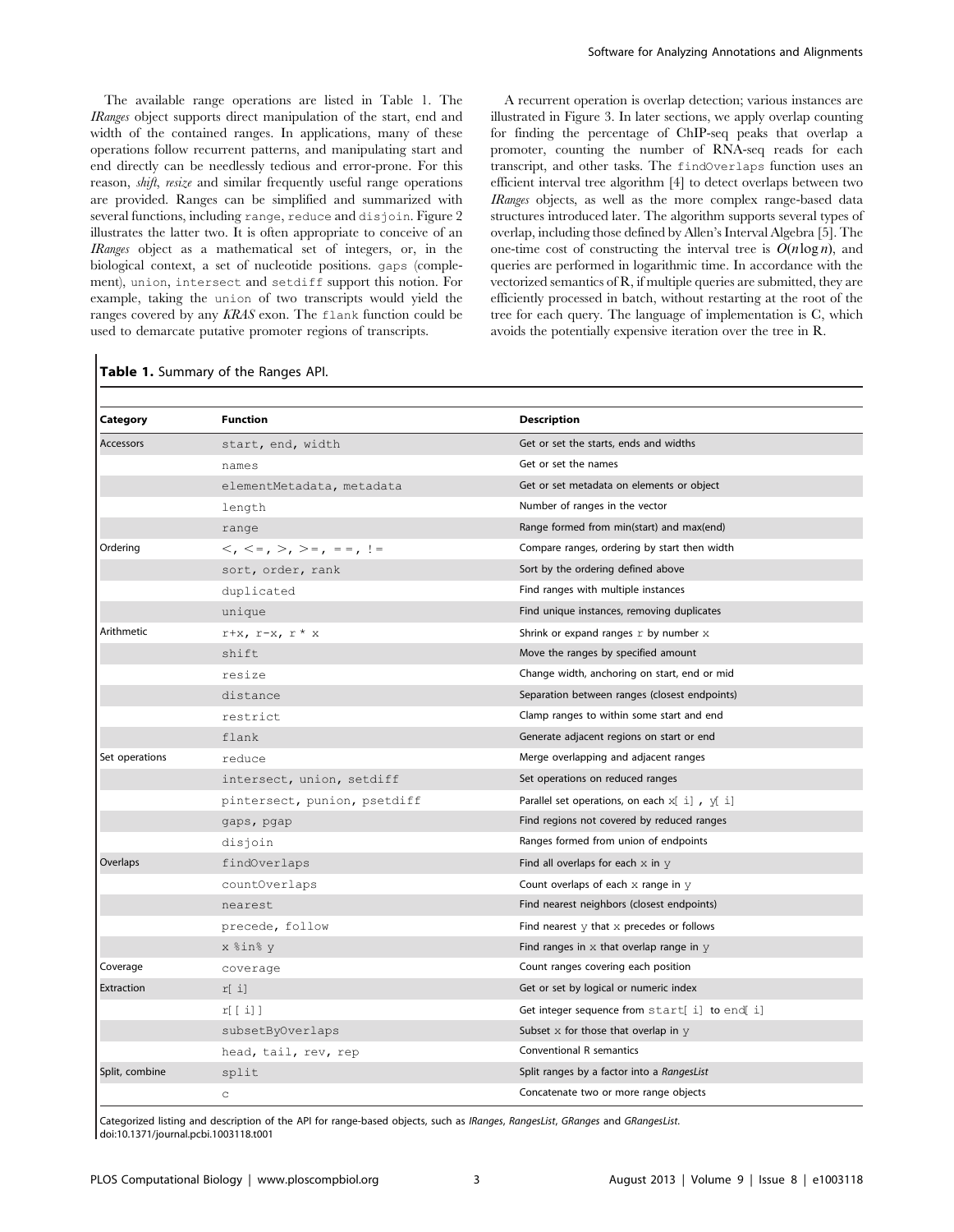

Figure 2. Illustration of the reduce and disjoin operations on the last exon from each of the KRAS transcripts. doi:10.1371/journal.pcbi.1003118.g002

## Working with Genomic Ranges

The IRanges class encodes only the start and end of ranges but not the chromosome, strand nor other information that is important in genomic applications. The GenomicRanges package adds biological semantics on top of IRanges. At its core is the GRanges class. Each element of a GRanges instance includes a

chromosome identifier and strand designation. Each data set is associated with a particular, versioned reference genome sequence consisting of a discrete set of chromosomes or contigs, along with their lengths, if known. The GRanges class thus fully represents the data in Figure 1, and encourages best-practices (e.g., tracking genome build) to minimize book-keeping errors.



Figure 3. Illustration of overlap (top) and adjacency (bottom) relationships. The any mode detects hits with partial or complete overlap, while within requires that the query range represents a subregion of the subject range. doi:10.1371/journal.pcbi.1003118.g003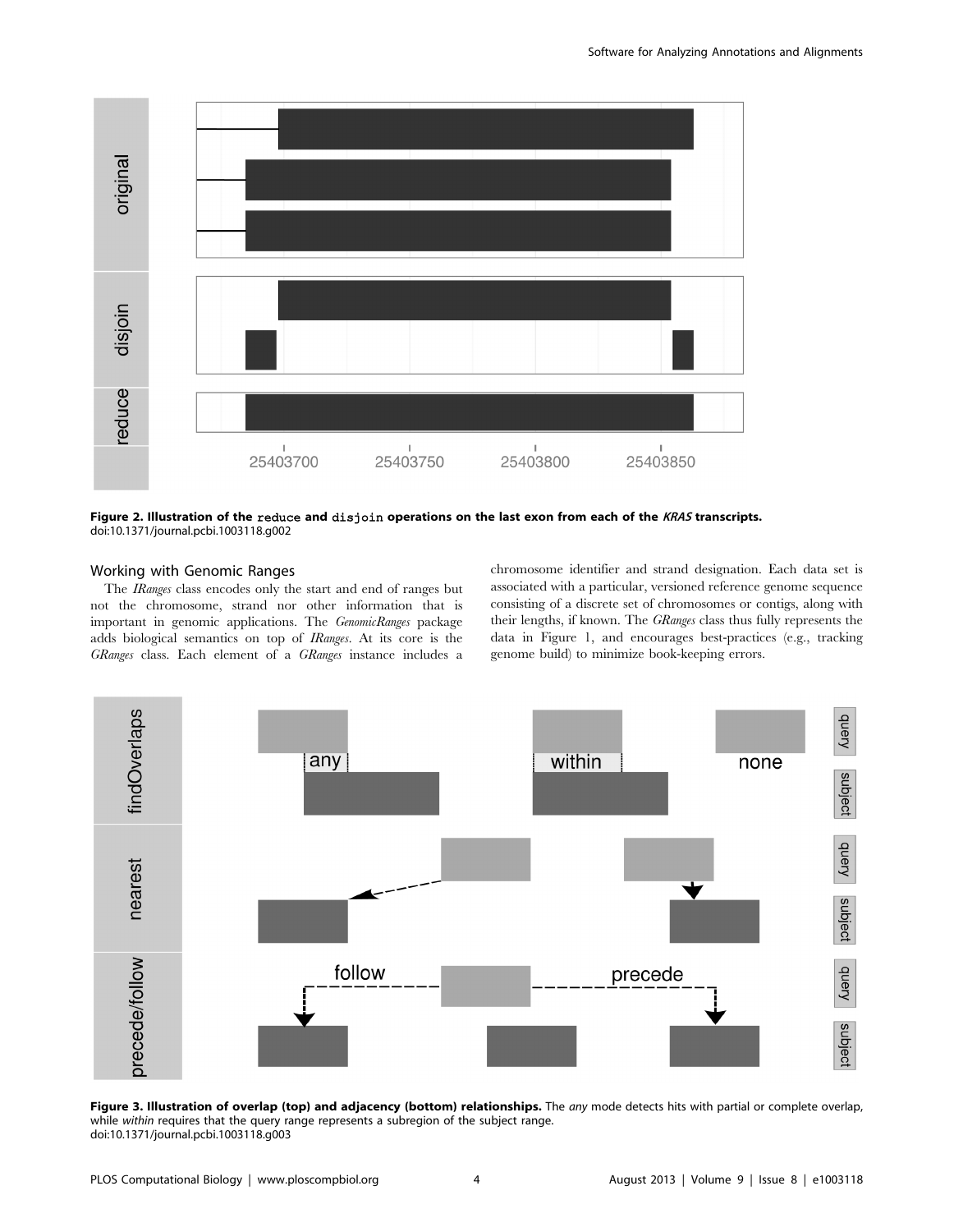The GRanges class supports many of the same range operations as IRanges and specializes them for genomic data. We achieved API specialization by implementing methods for both classes on the same generic functions. In general, we believe method specialization is an effective practice for providing the same interface on top of different data structures. Abstracting implementation details leads to user code that is more robust and easier to write and maintain.

The GRanges methods give special consideration to the chromosome and, when appropriate, the strand. For instance, the findOverlaps generic has methods for both IRanges and GRanges, and the GRanges method is specifically able to take advantage of the chromosome information when detecting overlaps. Operations that depend on a notion of direction optionally consider strand. For example, the resize function will resize from the start or end of the ranges in a IRanges object. For a GRanges object, resize will take the start to be the leftmost position for positive strand features and the rightmost position for negative strand features.

Some types of genomic data, for example gene models or aligned paired-end reads, have a hierarchical structure. To represent this, multiple GRanges objects may be combined into a GRangesList, where each GRanges is considered a compound feature. GRangesList groups transcripts by gene, groups exons by transcript, and represents read alignments, where each alignment consists of multiple segments separated by gaps. For example, we group the KRAS exons by transcript using a GRangesList. A note on performance: although the user interface presents each element of a GRangesList as a GRanges , internally there is only a single GRanges, along with an assoicated partitioning that forms the list elements.

For a GRangesList, overlap detection reports a hit at the element level, i.e., when any range within an element overlaps a query range. See Figure 4 for an illustration. This semantic is convenient, for example, when counting the total number of RNA-seq read pairs overlapping the exonic regions of each transcript. In that case, both the reads and the transcripts are GRangesList objects.

## Accessing Gene Models

Recalling our KRAS gene model example, there are multiple models for representing transcript structures, and the applicability

of each depends on the use case. To support the analyst in asking a broad range of questions, there is a need for a mechanism that draws from a data source of gene annotations and returns them in a variety of different data models. The GenomicFeatures package fills that role by distilling multiple data sources into a single database schema and wrapping that database in an API that returns, for example, the exons grouped by gene, or the bounds for every transcript. The databases are implemented in SQLite and are thus accessible from environments outside of R. For reproducibility, a database may be encapsulated in a redistributable R package.

The database is represented by the *TranscriptDb* class and stores the range of each exon, the coding range, the transcript ID, the gene ID, and metadata about the source of the transcript information. The GenomicFeatures package provides an automated mechanism for constructing a TranscriptDb object from tracks defined in the UCSC genome browser, Biomart, or GTF/GFF files. Bioconductor provides pre-built packages for the most widely adopted gene models, like the UCSC known gene annotations on hg19. These packages follow a standard naming convention, e.g., TxDb.Hsapiens.UCSC.hg19.knownGene.

There are functions for performing common queries that return the exons, coding regions, and transcript boundaries as a GRanges object. Transcript and gene-level groupings are preserved by GRangesList objects. The ranges in Figure 1 were derived from the TxDb.Hsapiens.UCSC.hg19.knownGene package using the following call to the function exons:

- . library(''TxDb.Hsapiens.UCSC.hg19.knownGene'')
- . library(''org.Hs.eg.db'')
- > kras\_gene <- org.Hs.egSYMBOL2EG\$KRAS
- > kras exons <- exons(TxDb.Hsapiens.UCSC.hq19. knownGene,
- + vals = list(gene id = kras gene),
- + columns =  $c('tx id'', 'exon id'')$

To retrieve the exons corresponding to a particular transcript, such as transcript 48666 of KRAS, we call exonsBy, which returns a GRangesList of exons grouped by transcript, and extract the element corresponding to the desired transcript identifier:

> exonsByTx <- exonsBy(TxDb.Hsapiens.UCSC.hg19. knownGene)

> krasA <- exonsByTx[[''48666'']]

The contents of krasA are shown in Table 2.



Figure 4. Illustration of overlap computations between two GRangesList objects. Each set of rectangles linked by solid lines represents a compound range, i.e., an element of the list. Ranges in the query (top) are being matched against ranges in the subject (bottom). The labels between them indicate the type of overlap (any, within, none). doi:10.1371/journal.pcbi.1003118.g004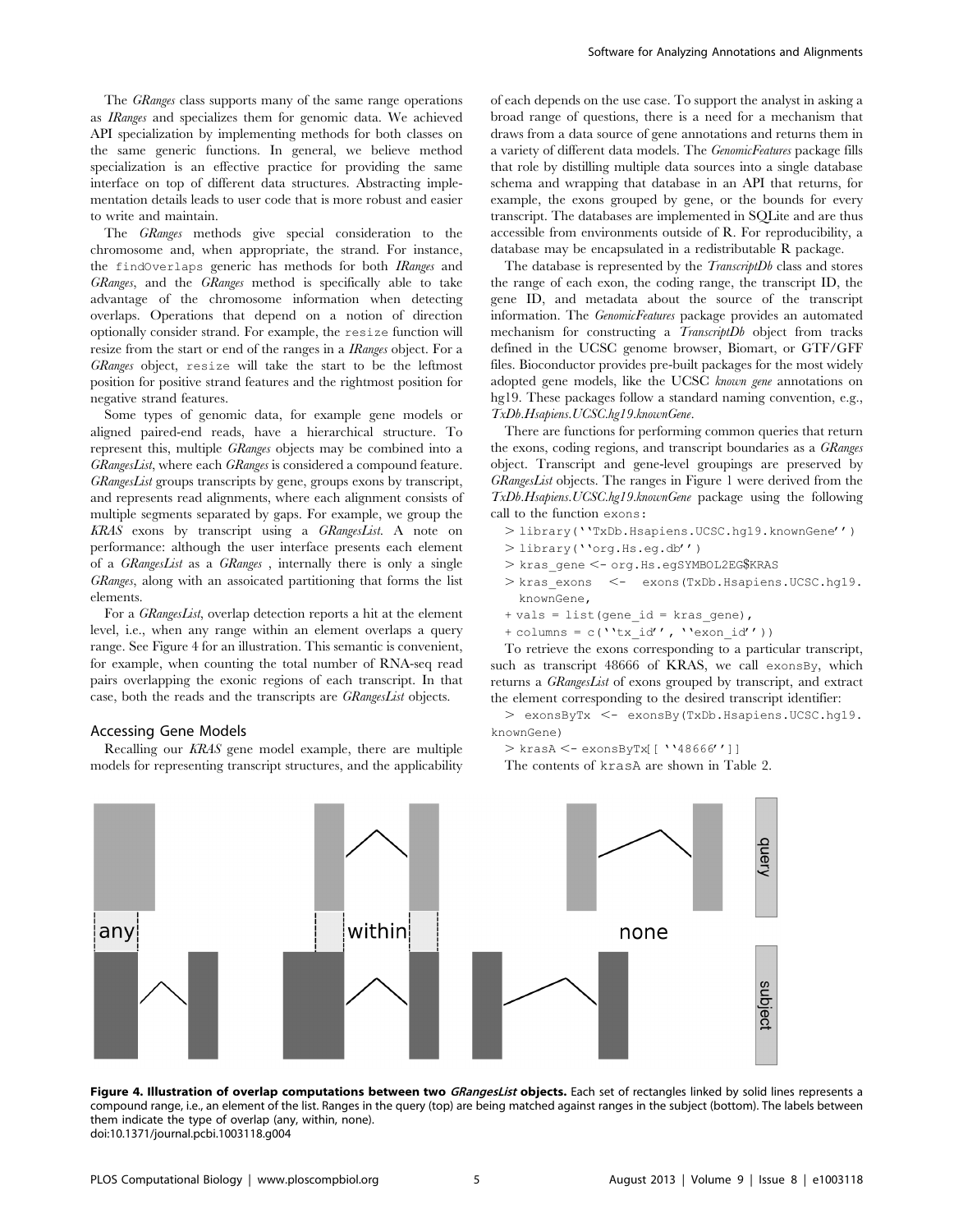Table 2. Contents of the  $k_{\text{EASA}}$  object, representing the exons in isoform A of KRAS.

|                  | segnames | ranges                    | strand |  | exon id | exon name  | exon rank     |
|------------------|----------|---------------------------|--------|--|---------|------------|---------------|
| $\left[1\right]$ | chr13    | 106118565,<br>1061186811  | $^{+}$ |  | 174810  | $<$ NA $>$ |               |
| [2]              | chr13    | [106119356,<br>106119490] | $+$    |  | 174811  | $<$ NA $>$ | $\mathcal{P}$ |
| [3]              | chr13    | 106124887,<br>1061250341  | $^{+}$ |  | 174814  | $<$ NA $>$ | 3             |
| [4]              | chr13    | [106142141,<br>1061425411 | $+$    |  | 174818  | $<$ NA $>$ | 4             |
| [5]              | chr13    | 106143261,<br>1061433831  | $^{+}$ |  | 174820  | $<$ NA $>$ | 5             |

GRanges with 5 ranges and 3 metadata columns:

doi:10.1371/journal.pcbi.1003118.t002

## Associating Annotations with Ranges

Figure 1 demonstrates how genomic data consist of both ranges and uni- or multivariate annotations on those ranges. In that table, the annotations are the exon ID and a variable grouping the exons into transcripts. If we had read alignments from an RNA-seq experiment, we might use countOverlaps to generate a read count for each exon. Other examples of annotation would include the reference and alternate bases for a single nucleotide variant (SNV) or the position weight matrix (PWM) score for a putative transcription factor binding site.

Every multi-element data structure in the IRanges suite supports the storage of per-element metadata: data about data. In this case, the metadata are the annotations, and the primary data are the ranges being annotated. This includes all of the data structures for storing ranges, such as IRanges, GRanges and GRangesList. The metadata are stored in a DataFrame with as many rows as there are elements in the object. We introduce a DataFrame class that behaves similarly to the base R data.frame, but supports storage of complex vector-like objects (e.g., a DNAStringSet, representing DNA sequences, or a *GRanges*) in columns.

#### Working with Coverage and Similar Vectors

A common method of summarizing a genomic data set is to calculate the coverage, i.e., the number of features in the data set overlapping each position in the genome. This is useful in ChIPseq analysis, where many peak detection methods operate on the coverage.

For this example, mouse genomic DNA was cross-linked with DNA-binding proteins, fragmented and precipitated with an antibody for CTCF. An antibody for GFP was used for the control. The CTCF and GFP samples were each sequenced in a single lane on an Illumina sequencer, which generated reads 35 nt in length [6]. We excluded the last 11 nt of each read due to insufficient quality, so the effective read length was 24 nt. The reads were aligned to the mm9 build of the mouse genome using MAQ. We parsed the MAQ output using the ShortRead package [7], and the alignments for three chromosomes (chr10, chr11 and chr12) were extracted for use as a demonstration data set in the chipseq package [8].

. library(''chipseq'')

. data(''cstest'')

> ctcfReads <- cstest\$ctcf

The ctcfReads object, listed in Table 3, is a GRanges holding the read alignments from the CTCF sample. The GRanges stores

the chromosome names, ranges, and strand for each alignment, as well as a list of chromosome names and lengths for the mm9 genome. Tracking the chromosome information guards against errors that could arise, for example, from mixing data across genome assemblies.

Each read represents only 24 nt from one end of a fragment of DNA. Since it was the fragment, but not necessarily the sequenced region, that was cross-linked to CTCF, we need to consider the entire fragment when predicting binding sites. We assume that the fragment length was approximately 120 nt and call resize to extend our read ranges to fragment-sized ranges:

 $>$  ctcfFragments  $<-$  resize(ctcfReads, 120)

Note that the strand of the alignment was automatically taken into account.

The coverage function calculates the coverage for a set of ranges. We calculate the coverage on the CTCF fragments from our ChIP-seq data set as follows:

> ctcfCoverage <- coverage(ctcfFragments)

> ctcfCoverage10 <- ctcfCoverage\$chr10

The ctcfCoverage object is a list, with one coverage vector per chromosome. For simplicity, we extract the element corresponding to "chr10". The ctcfCoverage10 object is of class Rle.

Vectors along the genome tend to have many repeated values. For the sake of compactness, we compress the data using a runlength encoding compression scheme. Through the R class system, we abstract this efficient implementation behind an API that supports the features of ordinary R vectors; the complexity is hidden from the user. The Rle class represents a run-length encoded vector and provides features beyond those of ordinary vectors. For example, one can use ranges to extract values from an Rle. This integrates range-based datasets with data in chromo-

Table 3. Ranges for the first three reads in the ctcfReads object, storing the read alignments for the CTCF sample.

| GRanges with 3 ranges and 0 metadata columns: |          |                     |        |  |  |  |
|-----------------------------------------------|----------|---------------------|--------|--|--|--|
|                                               | segnames | ranges              | strand |  |  |  |
| $\lfloor 1 \rfloor$                           | chr10    | [ 3012936, 3012959] |        |  |  |  |
| $[2]$                                         | chr10    | [3012941, 3012964]  |        |  |  |  |
| $\left[ \left[ 3\right] \right]$              | chr10    | [ 3012944, 3012967] |        |  |  |  |

doi:10.1371/journal.pcbi.1003118.t003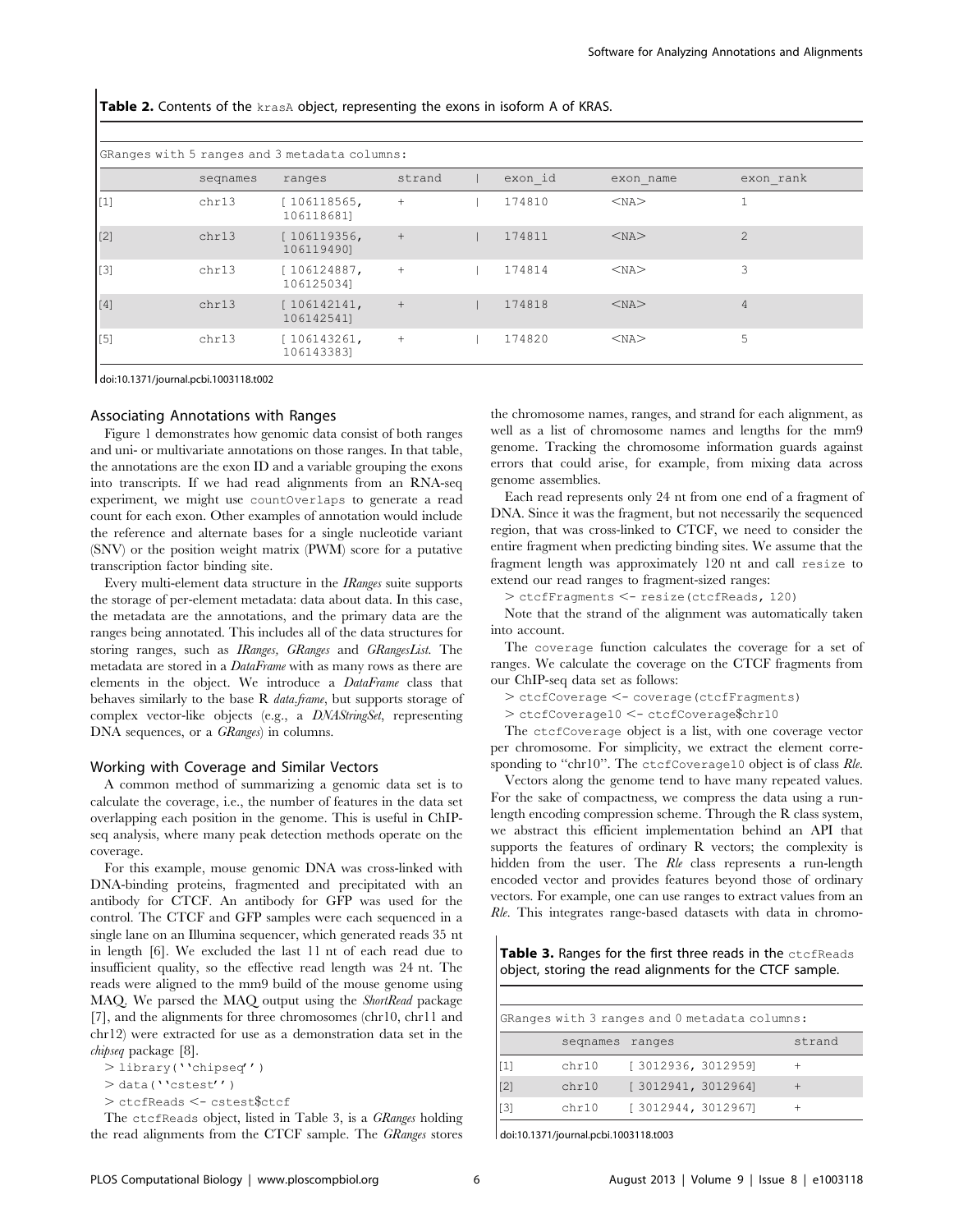some-length vectors. To demonstrate, we find the position of the maximum coverage on chr10, and, in order to display the coverage in context, we extract a 5000 nt region centered around that position:

> maxPos <- which.max(ctcfCoverage10)

 $>$  roi  $\leq$  resize(IRanges(maxPos, width=1), 5000, ''center'')

> roiCoverage <- ctcfCoverage\$chr10[roi]

The roiCoverage vector is plotted in Figure 5 and shows how the coverage relates to the gene context.

Next, we wish to find peaks in the coverage vector by slicing it at a fixed threshold. We call the slice function and pass it a cutoff  $\alpha$ f 8:

 $>$  ctcfPeaks  $<-$  slice(ctcfCoverage10, lower = 8)

The resulting coverage slices are ranges and and we rely on our data structures for managing and manipulating them. In particular, the ctcfPeaks object is a Views object, which combines the peak ranges with the original Rle coverage vector (another example of integrating ranges with vectors). Views has several utilities for summarizing the vector values within each range. We use these to summarize the coverage values within each peak:

 $>$  ctcfMaxs  $\leq$ - viewMaxs(ctcfPeaks) > ctcfSums <- viewSums(ctcfPeaks)

#### Accessing Read Alignments

Read alignments may be loaded from a BAM file as a GappedAlignments or GappedAlignmentPairs object, depending on whether the reads should be treated as paired. Both data structures store short read alignment results in terms of the position, chromosome, strand, CIGAR string (a compact representation of the gaps) and other information. Both also support some of the range operations and can be coerced to GRanges and GRangesList. The GRanges representation holds the ungapped extents of the read alignments, whereas the GRangesList represents the alignments as ranges with gaps, including the inter-read gap of a pair and the skipped regions in the reference (e.g., introns). The choice of data structure depends on, for example, whether one wants to count the overlapping pairs, reads, or aligned segments separated by gaps.

A frequent goal of RNA-seq experiments is to estimate the levels of gene expression. For this demonstration, we will simply count the number of read alignments overlapping the exonic regions of each transcript. We begin by loading a BAM file of read alignments from an RNA-seq experiment in yeast [9]. There are four samples, two of which are wildtype and two of which are RLP mutants. The leeBamViews package provides the alignments on chromosome XIII from positions 800000 to 900000.

> bams <- getBamsFromLeeBamViews()

 $>$  ga  $\leq$  - readGappedAlignments (bams[1])

 $>$  reads  $<-$  grglist(ga)

The readGappedAlignments function loads the BAM file as a GappedAlignments object, which is then coerced to a GRangesList, where each read consists of one or more ranges, separated by intronic gaps.

In the next step, we obtain the transcript annotations for yeast. Bioconductor provides a *TranscriptDb* object for the UCSC sacCer2 assembly, and we extract from it a *GRangesList* representing the transcripts, by calling exonsBy. In order to detect overlaps, the alignments and gene annotations need to have the same chromosome names; we correct for that with the calls to keepSeqlevels and renameSeqlevels.

. library(''TxDb.Scerevisiae.UCSC.sacCer2.sgdGene'') > tx <- exonsBy(TxDb.Scerevisiae.UCSC.sacCer2. sgdGene)

> tx <- renameSeqlevels(keepSeqlevels(tx, ''chrXIII''),

 $+ c$ (chrXIII = ''Scchr13''))

Now that the data and annotations have been loaded, we count the number of read alignments in each genomic feature:

> counts <- countOverlaps(tx, reads, ignore.strand  $=$  TRUE)

More complex counting algorithms are available via the summarizeOverlaps function, which counts over multiple samples and returns the results as a SummarizedExperiment object. Unlike the call to countOverlaps above, reads that map to multiple features are discarded.



Figure 5. Visualization of the coverage of bases by GFP- and CTCF-bound fragments (top) in the context of part of the gene model for Rrp1, Entrez gene 18114 (bottom). doi:10.1371/journal.pcbi.1003118.g005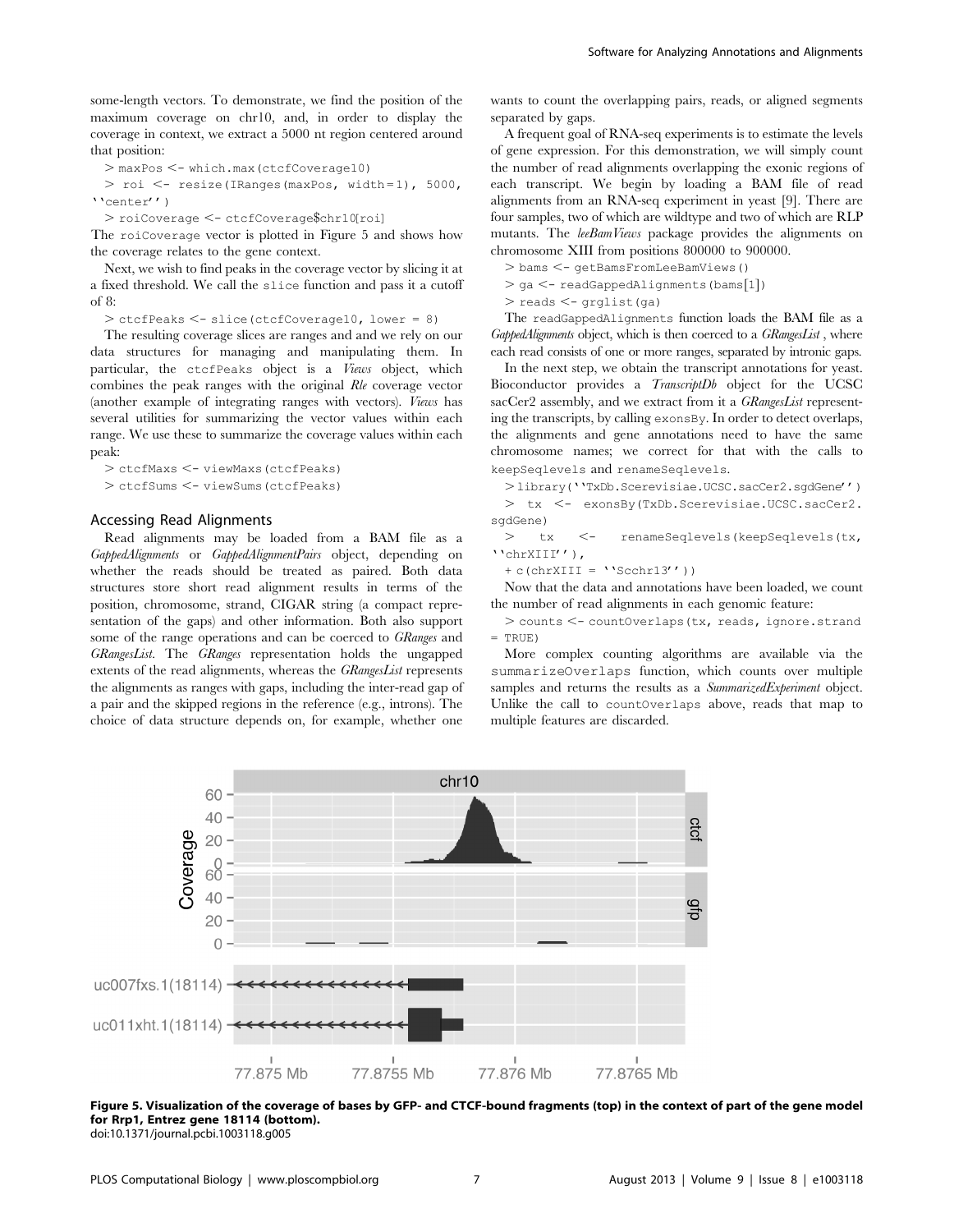## Summarized Experiments

The typical workflow in a genomic data analysis is to reduce a complex raw data set, such as a set of RNA-seq read alignments, to a set of summaries, such as the number of reads aligned over each transcript or exon. Analogously, an exome-seq experiment yields variant calls at particular genomic ranges. It is often appropriate and convenient to store these summaries as a matrix, where the rows correspond to genes or some other genomic feature and the columns to samples. The SummarizedExperiment class is designed to hold such values, along with annotations on the genomic regions, the samples and the experiment as a whole. Its design follows the same pattern as the ExpressionSet in the Bioconductor microarray infrastructure; the primary difference is that SummarizedExperiment is based on IRanges data structures. A SummarizedExperiment may be constructed directly or generated by a function that executes a high-level workflow. For example, for a list of BAM files, the summarizeOverlaps function counts the overlaps between the read alignments and a database of transcripts.

## Results

In this section we describe range-based integrative computations related to the genetics of protein-DNA binding, and conclude with a topically organized list of Bioconductor packages that make essential use of the ranges infrastructure.

#### Exploring Genetics of CTCF Binding

In the murine ChIP-seq example discussed previously, the ranges infrastructure was used to compute and display variation in read coverage over the mouse genome. In this example, we use tools based on the ranges infrastructure to examine both coverage and content of reads from a larger ChIP-seq experiment on human cell lines. Our basic intent is to show how the infrastructure can be used to evaluate the roles of genotype and genetic diversity in the genomic sequences where CTCF is reported to bind, with an understanding that ultimate inferences on protein binding locations and on base-call distributions over heterozygous loci will need to directly incorporate risks of base calling and read mapping errors, and will need to be followed up with wet-lab validation.

For an investigation of the prevalence of allele-specific protein-DNA binding [10], BAM files on 22 ChIP-seq experiments addressing CTCF binding to DNA from immortalized B-cells were collected from the ENCODE project portal. Exclusion of files with aberrant quality score distributions left 16 BAM files corresponding to 12 distinct individuals; two technical replicates were available for each of four individuals. Furthermore, different base-call quality score scales were used for two batches of samples; by subtracting 31 from the reported mean quality scores for one set of samples, approximately identical medians and interquartile ranges were established for mean quality scores for all retained samples. Base calls for reads bound at all genomic locations with positive coverage were tabulated using the *VariantTools* tallyVariants function, and reduced to locations exhibiting statistical evidence of alleledependent CTCF binding using the callVariants function. Each of these variant assessment tools makes use of infrastructure derived from GSNAP [11] with key results materialized as GRanges instances. Table 4 depicts an excerpt from a callVariants output.

The genome-wide searches for allele-dependent CTCF binding events employed default settings for variant calling by  $\textit{VariantTools}$ callVariants, which include criteria on minimum coverage, minimum diversity of read cycles at which base is found, and limitation of risk of strand bias. This process yielded a total of 19655 locations with evidence of allele-dependent CTCF binding, corresponding to 50750 events over the 12 individuals. We obtained GRanges representations of dbSNP build 137 with the scanVcf function of the VariantAnnotation. This facilitated distributed computation for partitioning allele-dependent CTCF binding events into 12691 coincident with known polymorphisms and 6964 at locations where no SNP has been reported in dbSNP.

Allelic imbalance in CTCF binding corresponds to departure of the alternate nucleotide proportion (ANP) at a CTCF binding site from 50%. The upper panels of Figure 6 show the distributions of ANP stratified by coincidence of alleledependent CTCF binding locations with locations of known SNP. The lower panels show identically stratified associations between ANP and mean base-call qualities for pileups over the allele-dependent binding locations. While the off-SNP locations show a proponderance of ANP below 20%, there is also an indication that base-call quality for such binding events is relatively low, implying that these findings would be unlikely to replicate. For example, among on-SNP allele-dependent

Table 4. Partial output of countVariants applied to a BAM file from an ENCODE CTCF ChIP-seq experiment.

| GRanges with 8 ranges and 5 metadata columns: |          |                    |        |  |             |              |                |       |           |
|-----------------------------------------------|----------|--------------------|--------|--|-------------|--------------|----------------|-------|-----------|
|                                               | segnames | ranges             | strand |  | ref         | alt          | ncycles        | count | count.ref |
| NA06990 2                                     | chr1     | [11391, 11391]     | $^{+}$ |  | Т           | Α            |                | 19    | 5         |
| NA06990 2                                     | chr1     | [793522, 793522]   | $+$    |  | $\mathbb T$ | A            | $\mathbf{1}$   | 4     | 10        |
| NA06990 2                                     | chr1     | [825860, 825860]   | $^{+}$ |  | G           | Α            | 1              | 4     | 5         |
| NA06990 2                                     | chr1     | [968600, 968600]   | $^{+}$ |  | A           | C            | 2              | 5     | 6         |
| NA06990 2                                     | chr1     | [1057713, 1057713] | $^{+}$ |  | Α           | C            | 3              | 4     | 19        |
| NA06990 2                                     | chr1     | [1376423, 1376423] | $^{+}$ |  | G           | $\mathsf{C}$ | 5              | 5     | 53        |
| NA06990 2                                     | chr1     | [1376430, 1376430] | $^{+}$ |  | T           | $\mathsf{C}$ | $\overline{4}$ | 4     | 51        |
| NA06990 2                                     | chr1     | [1610542, 1610542] | $+$    |  | A           | $\mathsf{C}$ | $\overline{4}$ | 4     | 28        |

The GRanges instance includes location-specific information on 24 attributes of each call, including information on sequencer cycle, base call quality distribution, and other features of BAM-based variant calling as performed by GSNAP [11].

doi:10.1371/journal.pcbi.1003118.t004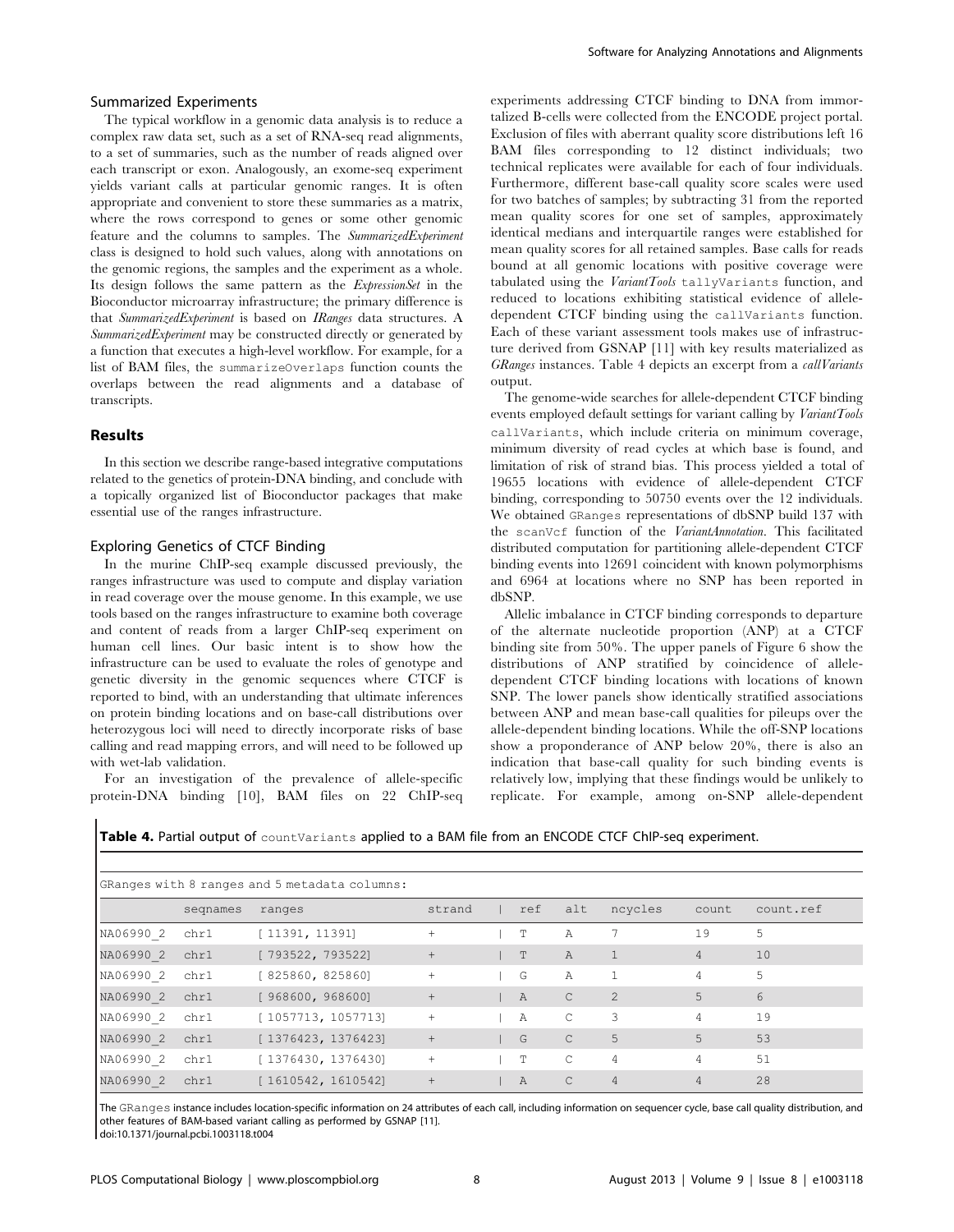

Figure 6. Top panels: distributions of alternate nucleotide proportions for on- and off-SNP allele-dependent CTCF binding events. Bottom panels: relationships between average call quality values and alternate nucleotide proportions are depicted using a 2D density estimate (darker regions correspond to higher density.). doi:10.1371/journal.pcbi.1003118.g006

binding calls with ANP below 20%, 5% had mean quality less than 5; the corresponding frequency for low-quality on-SNP allele-dependent binding locations calls was 41%.

Figure 6 was constructed using the packages and features described above with very little programming effort needed to specialize the computations to this example. Most computational biologists and other interested investigators could easily carry out these steps. We can conclude that allelic imbalance in CTCF binding events is frequently detectable but, for the data considered, the apparent imbalances observed are likely a mix of real biology and technical artifacts originating from, e.g., sequencing and read mapping errors. Careful analysis of metadata collected in the variant-calling process may help to disentangle the key factors contributing to allele-dependent CTCF binding.

## Software Based on the Infrastructure

There is a growing ecosystem of packages based on this infrastructure. By current count, more than 80 packages depend directly on the packages presented here. This includes packages for input and output of ranges ( rtracklayer, Rsamtools ) [12,13], quality assessment ( ShortRead ) [7], sequence analysis ( Biostrings ) [14], variant calling ( $\textit{VariantTools}$  ) [15], and other tasks. To summarize the different use cases addressed by dependent packages, Table 5 tabulates the descriptive labels chosen from a controlled vocabulary by the package authors.

#### Availability and Future Directions

All of the packages described, including IRanges, GenomicRanges and GenomicFeatures, form the core infrastructure for sequence analysis in Bioconductor and are available from the project